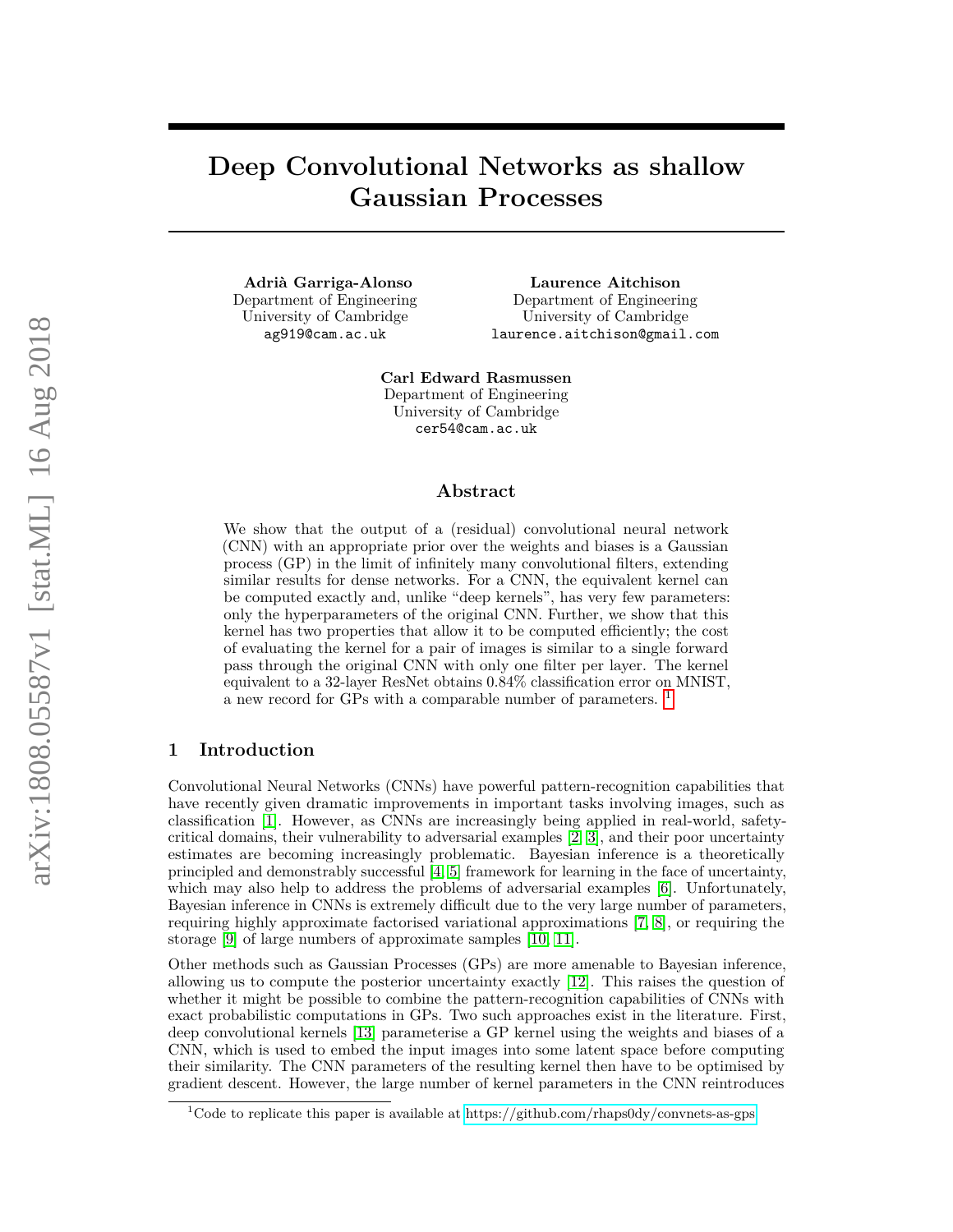the risk of overconfidence and overfitting, because they are treated in a non-Bayesian way. To avoid this risk, we need to infer a posterior over the CNN kernel parameters, which is as difficult as directly inferring a posterior over the parameters of the original CNN. Second, it is possible to define a convolutional GP [\[14\]](#page-10-1) or a deep convolutional GP [\[15\]](#page-10-2) by defining a GP that takes an image patch as input, and using that GP as a component in a larger CNN-like system. However, inference in such systems is very computationally expensive, at least without the use of potentially severe variational approximations [\[14\]](#page-10-1).

An alternative approach is suggested by the underlying connection between Bayesian neural networks (NNs) and GPs. In particular, Neal [\[16\]](#page-10-3) showed that the function defined by a single-layer fully-connected NN with infinitely many hidden units, and random independent zero-mean weights and biases is equivalent to a GP, implying that we can do exact Bayesian inference in such a NN by working with the equivalent GP. Recently, this result was extended to arbitrarily deep fully-connected NNs with infinitely many hidden units at each layer [\[17,](#page-10-4) [18\]](#page-10-5). However, these fully-connected networks are rarely used in practice, as they are unable to exploit important properties of images such as translational invariance, raising the question of whether state-of-the-art architectures such as CNNs [\[19\]](#page-10-6) and ResNets [\[20\]](#page-10-7) have equivalent GP representations. Here, we answer in the affirmative, giving the GP kernel corresponding to arbitrarily deep CNNs including networks with upconvolutions ("deconvolutions"), and to residual neural networks [\[20\]](#page-10-7). In this case, if each hidden layer has an infinite number of convolutional *filters*, the network prior is equivalent to a GP.

Furthermore, we show that two properties of the GP kernel induced by a CNN allow it to be computed very efficiently. First, in previous work it was necessary to compute the covariance matrix for the output of a single convolutional filter applied at all possible locations within a single image [\[14\]](#page-10-1), which was prohibitively computationally expensive. In contrast, under our prior, the downstream weights are independent with zero-mean, which decorrelates the contribution from each location, and implies that it is necessary only to track the patch variances, and not their covariances. Second, while it is still necessary to compute the variance of the output of a convolutional filters applied at all locations within the image, the specific structure of the kernel induced by the CNN means that the variance at every location can be computed simultaneously and efficiently as a convolution.

Finally, we empirically demonstrate the performance increase coming from adding translationinvariant structure to the GP prior. Without computing any gradients, and without augmenting the training set (e.g. using translations), we obtain 0.84% error rate on the MNIST classification benchmark, setting a new record for nonparametric GP-based methods.

# **2 GP behaviour in a CNN**

For clarity of exposition, we will treat the case of a 2D convolutional NN. The result applies straightforwardly to *n*D convolutions, dilated convolutions and upconvolutions ("deconvolutions"), since they can be represented as linear transformations with tied coefficients (see figure [1\)](#page-2-0).

### **2.1 A 2D convolutional network prior**

The network takes in an arbitrary input image **X** of height  $H^{(0)}$  and width  $D^{(0)}$ , which is  $a \ C^{(0)} \times (H^{(0)} D^{(0)})$  real matrix. Each row, which we denote  $\mathbf{x}_1, \mathbf{x}_2, \ldots, \mathbf{x}_{C^{(0)}},$  corresponds to a channel of the image (e.g.  $C^{(0)} = 3$  for RGB), flattened to form a vector. The first activations  $\mathbf{A}^{(1)}(\mathbf{X})$  are a linear transformation of the inputs. For  $j = 1, \ldots, C^{(1)}$ :

<span id="page-1-1"></span><span id="page-1-0"></span>
$$
\mathbf{a}_{j}^{(1)}(\mathbf{X}) := b_{j}^{(0)} + \sum_{i=1}^{C^{(0)}} \mathbf{W}_{j,i}^{(0)} \mathbf{x}_{i} .
$$
 (1)

We consider a network with *L* hidden layers. The other activations of the network, from  $\mathbf{A}^{(2)}(\mathbf{X})$  up to  $\mathbf{A}^{(L+1)}(\mathbf{X})$ , are defined recursively:

$$
\mathbf{a}_{j}^{(\ell+1)}(\mathbf{X}) := b_{j}^{(\ell)} + \sum_{i=1}^{C^{(\ell)}} \mathbf{W}_{j,i}^{(\ell)} \phi\left(\mathbf{a}_{i}^{(\ell)}(\mathbf{X})\right).
$$
 (2)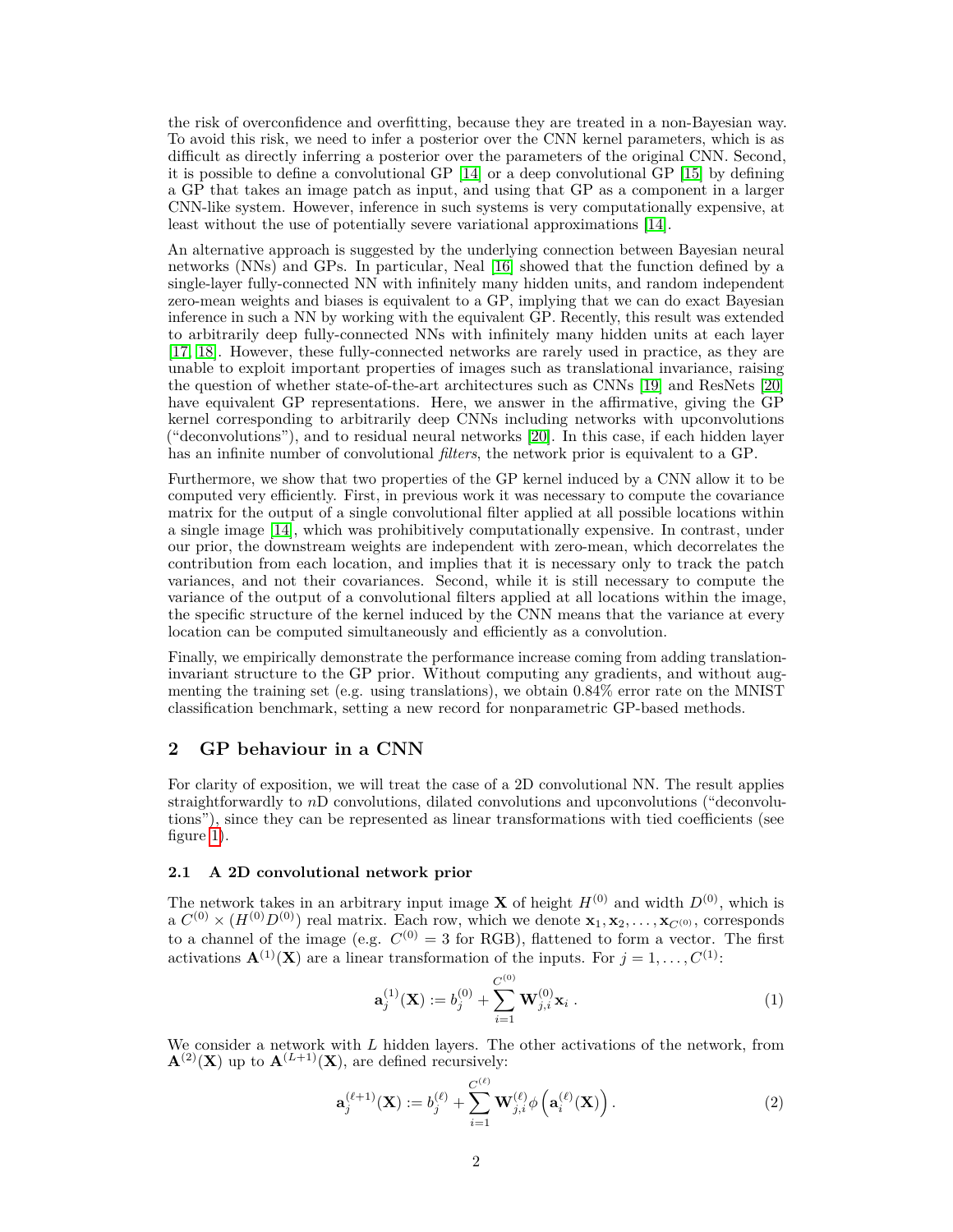

<span id="page-2-0"></span>Figure 1: The 2D convolution  $\mathbf{U}_{j,i}^{(0)} * \mathbf{x}_i$  as the dot product  $\mathbf{W}_{j,i}^{(0)} \mathbf{x}_i$ . The blank elements of  $\mathbf{W}_{j,i}^{(0)}$  are zeros. The *k*th row of  $\mathbf{W}_{j,i}^{(0)}$  corresponds to applying the filter to the *k*th convolutional patch of the channel **x***<sup>i</sup>* .

The activations  $\mathbf{A}^{(\ell)}(\mathbf{X})$  are  $C^{(\ell)} \times (H^{(\ell)} D^{(\ell)})$  matrices. Each row  $\mathbf{a}^{(\ell)}_j$  represents the flattened *j*th channel of the image that results from applying a convolutional filter to  $\phi(\mathbf{A}^{(\ell-1)}(\mathbf{X}))$ .

The structure of the pseudo-weight matrices  $\mathbf{W}_{j,i}^{(\ell)}$  and biases  $b_j^{(\ell)}$ , for  $i = 1, \ldots, C^{(\ell)}$  and  $j = 1, \ldots, C^{(\ell+1)}$ , depends on the architecture. For a convolutional layer, each row of  $\mathbf{W}_{j,i}^{(\ell)}$ represents a *position* of the filter, such that the dot product of all the rows with the image vector  $\mathbf{x}_i$  represents applying the convolutional filter  $\mathbf{U}_{j,i}^{(\ell)}$  to the *i*th channel. Thus, the elements of each row of  $\mathbf{W}_{j,i}^{(\ell)}$  are: 0 where the filter does not apply and the corresponding element of  $\mathbf{U}_{j,i}^{(\ell)}$  where it does, as illustrated in figure [1.](#page-2-0) For the *g*th position of the filter, the elements of the previous layer's activation where the filter applies form the *g*th *convolutional patch*.

The outputs of the network are the last activations,  $\mathbf{A}^{(L+1)}(\mathbf{X})$ . In the classification or regression setting, the outputs are not spatially extended, so we have  $H^{(L+1)} = D^{(L+1)} = 1$ , which is equivalent to a fully-connected output layer. In this case, the pseudo-weights  $\mathbf{W}_{j,i}^{(L)}$ only have one row, and the activations  $\mathbf{a}_{j}^{(L+1)}$  are single-element vectors.

Finally, we define the prior distribution over functions by making the filters  $\mathbf{U}_{j,i}^{(\ell)}$  and biases  $b_j^{(\ell)}$  be independent Gaussian random variables (RVs). For each layer  $\ell$ , channels *j*, *i* and locations within the filter *x, y*:

$$
u_{j,i,x,y}^{(\ell)} \sim \mathcal{N}\left(0, \sigma_w^2/C^{(\ell)}\right), \qquad b_j^{(\ell)} \sim \mathcal{N}\left(0, \sigma_b^2\right). \tag{3}
$$

Note that, to keep the activation variance constant, the weight variance is divided by the number of input channels. The weight variance can also be divided by the number of elements of the filter, which makes it equivalent to the NN weight initialisation scheme introduced by He et al. [\[20\]](#page-10-7).

#### <span id="page-2-1"></span>**2.2 Argument for GP behaviour**

We follow the proofs by Lee et al. [\[17\]](#page-10-4) and Matthews et al. [\[18\]](#page-10-5) to show that the output of the CNN described in the previous section,  $\mathbf{A}^{(L+1)}$ , defines a GP indexed by the inputs, **X**. Their proof [\[17\]](#page-10-4) proceeds by applying the multivariate Central Limit Theorem (CLT) to each layer in sequence, i.e. taking the limit as  $N^{(1)} \to \infty$ , then  $N^{(2)} \to \infty$  etc, where  $N^{(\ell)}$  is the number of hidden units in layer  $\ell$ . By analogy, we sequentially apply the multivariate CLT by taking the limit as the number of channels goes to infinity, i.e.  $C^{(1)} \to \infty$ , then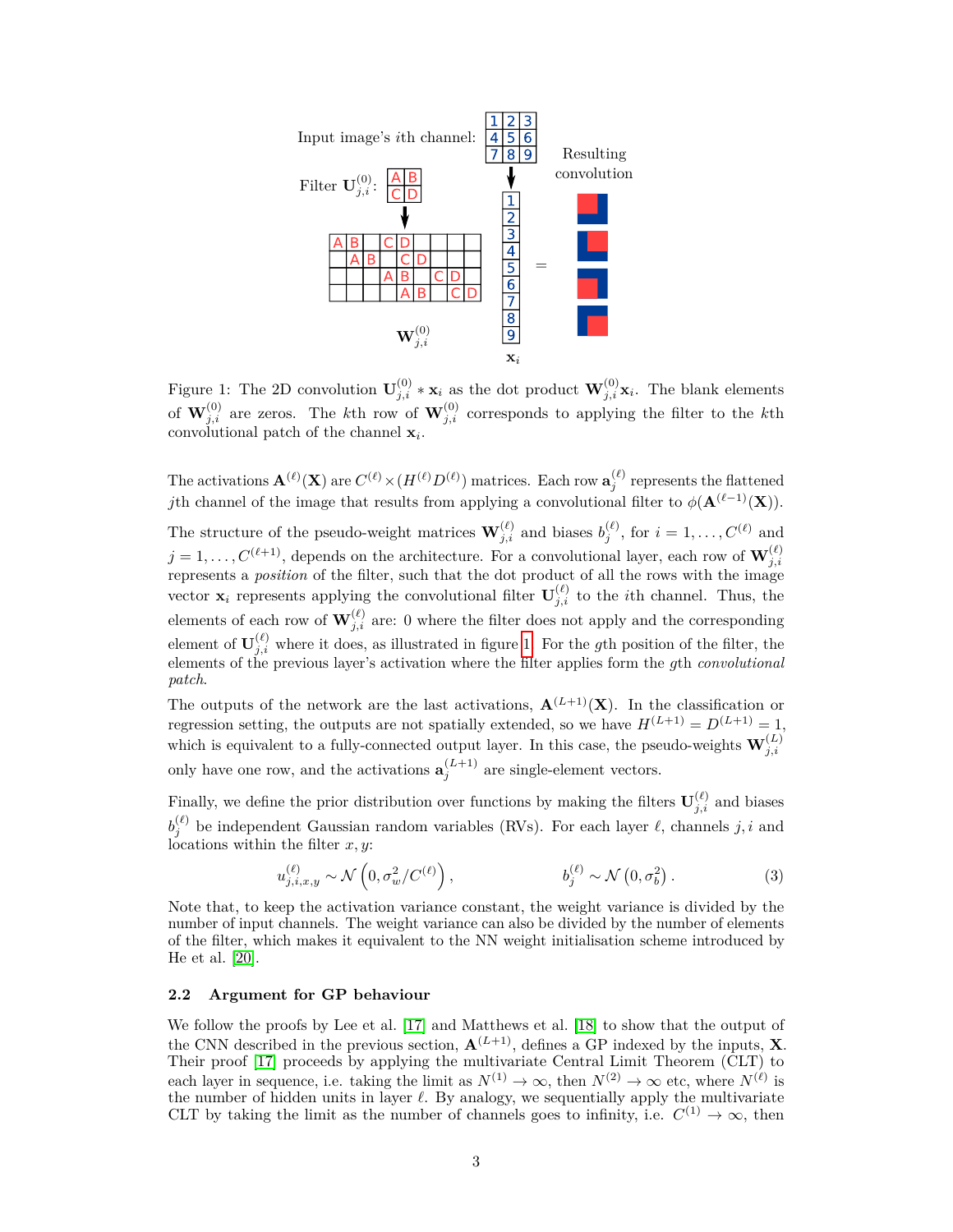$C^{(2)} \to \infty$  etc. While this is the simplest approach to taking the limits, other potentially more realistic approaches also exist [\[18\]](#page-10-5).

The fundamental quantity we consider is a vector formed by concatenating the feature maps (or equivalently channels),  $\mathbf{a}_{j}^{(\ell)}(\mathbf{X})$  and  $\mathbf{a}_{j}^{(\ell)}(\mathbf{X}')$  from data points **X** and **X**',

<span id="page-3-0"></span>
$$
\mathbf{a}_{j}^{(\ell)}(\mathbf{X}, \mathbf{X}') = \begin{pmatrix} \mathbf{a}_{j}^{(\ell)}(\mathbf{X}) \\ \mathbf{a}_{j}^{(\ell)}(\mathbf{X}') \end{pmatrix} . \tag{4}
$$

This quantity (and the following arguments) can all be extended to the case of arbitrarily many input points.

**Induction base case.** For any pair of data points,  $X$  and  $X'$  the feature-maps corresponding to the *j*th channel,  $\mathbf{a}_{j}^{(1)}(\mathbf{X}, \mathbf{X}')$  have a multivariate Gaussian joint distribution. This is because each element is a linear combination of shared Gaussian random variables: the biases,  $\mathbf{b}_{j}^{(0)}$  and the filters,  $\mathbf{U}_{j,:}^{(0)}$ . Following equation [\(1\)](#page-1-0),

$$
\mathbf{a}_{j}^{(1)}(\mathbf{X}, \mathbf{X}') = b_{j}^{(0)} \mathbf{1} + \sum_{i=1}^{C^{(0)}} \begin{pmatrix} \mathbf{W}_{j,i}^{(0)} & \mathbf{0} \\ \mathbf{0} & \mathbf{W}_{j,i}^{(0)} \end{pmatrix} \begin{pmatrix} \mathbf{x}_{i} \\ \mathbf{x}_{i}' \end{pmatrix},
$$
(5)

where **1** is a vector of all-ones. While the feature maps themselves,  $\mathbf{a}_{j}^{(1)}(\mathbf{X}, \mathbf{X}')$ , display strong correlations, different feature maps are independent and identically distributed (iid) conditioned on **X** and **X** (i.e.  $\mathbf{a}_{j}^{(1)}(\mathbf{X}, \mathbf{X}')$  and  $\mathbf{a}_{j'}^{(1)}$  $j'$ <sup>(1)</sup>(**X**, **X**<sup>'</sup>) are iid for  $j \neq j'$ ), because the parameters for different feature-maps (i.e. the biases,  $b_j^{(0)}$  and the filters,  $\mathbf{U}_{j,:}^{(0)}$ ) are themselves iid.

**Induction step.** Consider the feature maps at the  $\ell$ th layer,  $\mathbf{a}_i^{(\ell)}(\mathbf{X}, \mathbf{X}')$ , to be iid mul*i* tivariate Gaussian RVs (i.e. for  $i \neq i'$ ,  $\mathbf{a}_i^{(\ell)}(\mathbf{X}, \mathbf{X}')$  and  $\mathbf{a}_{i'}^{(\ell)}$  $\chi_i^{(\ell)}(\mathbf{X}, \mathbf{X}')$  are iid). Our goal is to show that, taking the number of channels at layer  $\ell$  to infinity (i.e.  $C^{(\ell)} \to \infty$ ), the same properties hold at the next layer (i.e. all feature maps,  $\mathbf{a}_{j}^{(\ell+1)}(\mathbf{X}, \mathbf{X}')$ , are iid multivariate Gaussian RVs). Writing eq. [\(2\)](#page-1-1) for two training examples,  $\bf{X}$  and  $\bf{X}'$ , we obtain,

<span id="page-3-1"></span>
$$
\mathbf{a}_{j}^{(\ell+1)}(\mathbf{X}, \mathbf{X}') = b_{j}^{(\ell)} \mathbf{1} + \sum_{i=1}^{C^{(\ell)}} \begin{pmatrix} \mathbf{W}_{j,i}^{(\ell)} & \mathbf{0} \\ \mathbf{0} & \mathbf{W}_{j,i}^{(\ell)} \end{pmatrix} \phi(\mathbf{a}_{i}^{(\ell)}(\mathbf{X}, \mathbf{X}')) \tag{6}
$$

We begin by showing that  $\mathbf{a}_{j}^{(\ell+1)}(\mathbf{X}, \mathbf{X}')$  is a multivariate Gaussian RV. The first term is multivariate Gaussian, as it is a linear combination of  $b_j^{(\ell)}$ , which is itself iid Gaussian. We can apply the multivariate CLT to show that the second term is also Gaussian, because, in the limit as  $C^{(\ell)} \to \infty$ , it is the sum of infinitely many iid terms:  $\mathbf{a}_i^{(\ell)}(\mathbf{X}, \mathbf{X}')$  are iid by assumption, and  $\mathbf{W}_{j,i}^{(\ell)}$  are iid by definition. Note that the same argument applies to all feature maps jointly, so all elements of  $\mathbf{A}^{(\ell)}(\mathbf{X}, \mathbf{X}')$  (defined by analogy with eq. [4\)](#page-3-0) are jointly multivariate Gaussian.

To complete the proof, we need to show that the output feature maps are iid, i.e.  $\mathbf{a}_j^{(\ell+1)}(\mathbf{X}, \mathbf{X}')$ and  $\mathbf{a}_{i'}^{(\ell+1)}$  $\mathbf{W}^{(\ell+1)}_{j'}(\mathbf{X}, \mathbf{X}')$  are iid for  $j \neq j'$ . They are identically distributed, as  $b_j^{(\ell)}$  and  $\mathbf{W}^{(\ell)}_{j,i}$  are iid and  $\phi(\mathbf{a}^{(\ell)}_i(\mathbf{X}, \mathbf{X}'))$  is shared. To show that they are independent, remember that  $\mathbf{a}_{j}^{(\ell+1)}(\mathbf{X}, \mathbf{X}')$  and  $\mathbf{a}_{j'}^{(\ell+1)}$  $j^{(\ell+1)}$  (**X**, **X**<sup> $\prime$ </sup>) are jointly Gaussian, so it is sufficient to show that they are uncorrelated, and we can show that they are uncorrelated because the weights,  $\mathbf{W}_{j,i}^{(\ell)}$ are independent with zero-mean, eliminating any correlations that might arise through the shared RV,  $\phi(\mathbf{a}_i^{(\ell)}(\mathbf{X}, \mathbf{X}'))$ .

**Technical notes** Following Matthews et al. [\[18\]](#page-10-5) we could take a more realistic limit to infinity: the number of channels  $C^{(\ell)}$  for all the layers grow together, and are all finite at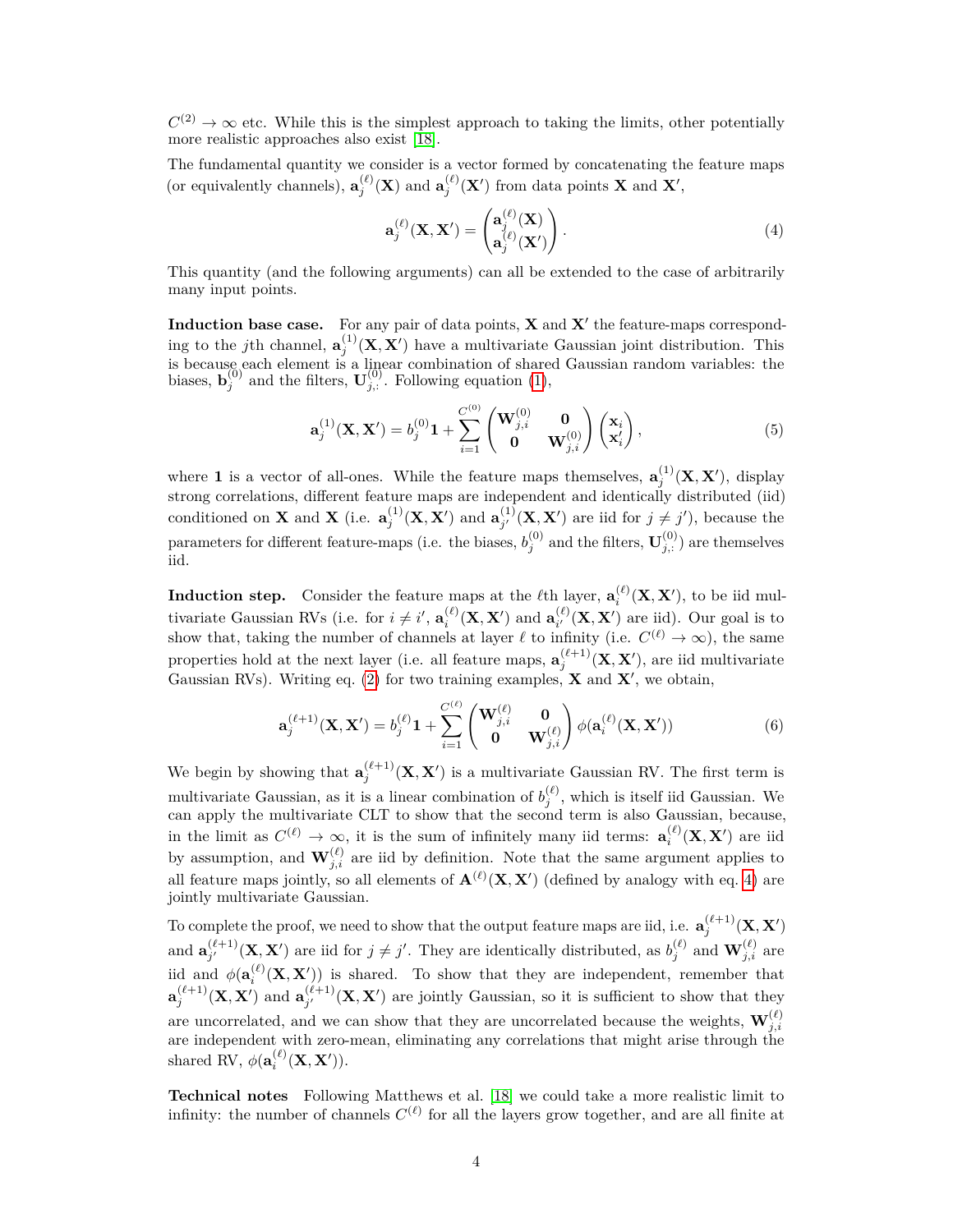every point before convergence. More formally: there are strictly increasing width functions  $f_{\ell}: \mathbb{N} \to \mathbb{N}$  such that  $C^{(1)} = f_1(n), \ldots, C^{(L)} = f_L(n)$ , and we take the limit  $n \to \infty$ . This is a more problematic case, because at no point are the feature maps  $\mathbf{a}_{j}^{(\ell)}(\mathbf{X}, \mathbf{X}')$  *exactly* independent and Gaussian, so the multivariate CLT does not directly apply.

The proof of Gaussian behaviour for this case involves bounding the divergence from a Gaussian at every layer, and propagating the bound inductively. Matthews et al. [\[18\]](#page-10-5) wrote the rigorous proof for dense networks, and we expect their bounds to also apply (within a constant factor) to convolutional networks.

Finally, note that as long as we apply the multivariate CLT, we do not need the weights to be Gaussian, allowing us to capture alternative initialization schemes (e.g. drawing parameters from a zero-mean Uniform distribution, such as in "Xavier" weight initialisation [\[21\]](#page-10-8)).

## **3 The ConvNet and ResNet kernels**

Here we derive a computationally efficient kernel corresponding to the CNN described in the previous section. It is surprising that we can compute the kernel efficiently because the feature maps,  $\mathbf{a}_{j}^{(\ell)}(\mathbf{X})$ , display rich covariance structure due to the shared convolutional filter. Computing and representing these covariances would be prohibitively computationally expensive. However, in many cases we only need the variance of the output, e.g. in the case of classification or regression with a final dense layer. It turns out that this propagates backwards through the convolutional network, implying that for every layer, we only need the *marginal covariance* of the activations: the covariance between the corresponding elements of  $\mathbf{a}_{j}^{(\ell)}(\mathbf{X})$  and  $\mathbf{a}_{j}^{(\ell)}(\mathbf{X}')$ .

#### **3.1 GP mean and covariance**

A GP is completely specified by its mean and covariance (kernel) functions. These give the parameters of the joint Gaussian distribution of the RVs indexed by any two inputs, **X** and X<sup>'</sup>. For the purposes of computing the mean and covariance, it is easiest to consider the network as being written entirely in index notation,

$$
A_{j,g}^{(\ell+1)}(\mathbf{X}) = b_j^{(\ell)} + \sum_{i=1}^{C^{(\ell)}} \sum_{h=1}^{H^{(\ell)}D^{(\ell)}} W_{j,i,g,h}^{(\ell)} \phi(A_{i,h}^{(\ell)}(\mathbf{X})).
$$

where  $\ell$  and  $\ell + 1$  denote the input and output layers respectively, *i* and *j* denote the input and output channels, and *h* and *g* denote the location within the input and output channel or feature-maps.

The mean function is thus easy to compute

$$
\mathbb{E}\left[A_{j,g}^{(\ell+1)}(\mathbf{X})\right] = \mathbb{E}\left[b_j^{(\ell)}\right] + \sum_{i=1}^{C^{(\ell)}} \sum_{h=1}^{H^{(\ell)}D^{(\ell)}} \mathbb{E}\left[W_{j,i,g,h}^{(\ell)}\phi(A_{i,h}^{(\ell)}(\mathbf{X}))\right] = 0.
$$

as  $b_j^{(\ell)}$  and  $W_{j,i,g,h}^{(\ell)}$  have zero mean, and  $W_{j,i,g,h}^{(\ell)}$  are independent of the activations at the previous layer,  $\phi(A_{i,h}^{(\ell)}(\mathbf{X}))$ .

Now we show that it is possible to efficiently compute the covariance function. This is surprising because for many networks, we need to compute the covariance of activations between all locations in the feature map (i.e.  $\mathbb{C}\left[A_{j,g}^{(\ell+1)}(\mathbf{X}), A_{j,g'}^{(\ell+1)}(\mathbf{X}')\right]$ ) and this object is extremely high-dimensional,  $N^2(H^{(\ell)}D^{(\ell)})^2$ . However, it turns out that we only need to consider the covariance across different data points,  $X$  and  $X'$  at the same location within the feature map, g, which is a more manageable quantity of size  $N^2(H^{(\ell)}D^{(\ell)})$ .

This is true at the output layer  $(L+1)$ : in order to achieve an output suitable for classification or regression, we use only a single output location  $H^{(L+1)} = D^{(L+1)} = 1$ , so it is only possible to compute the covariance at that single location. We now show that, if we only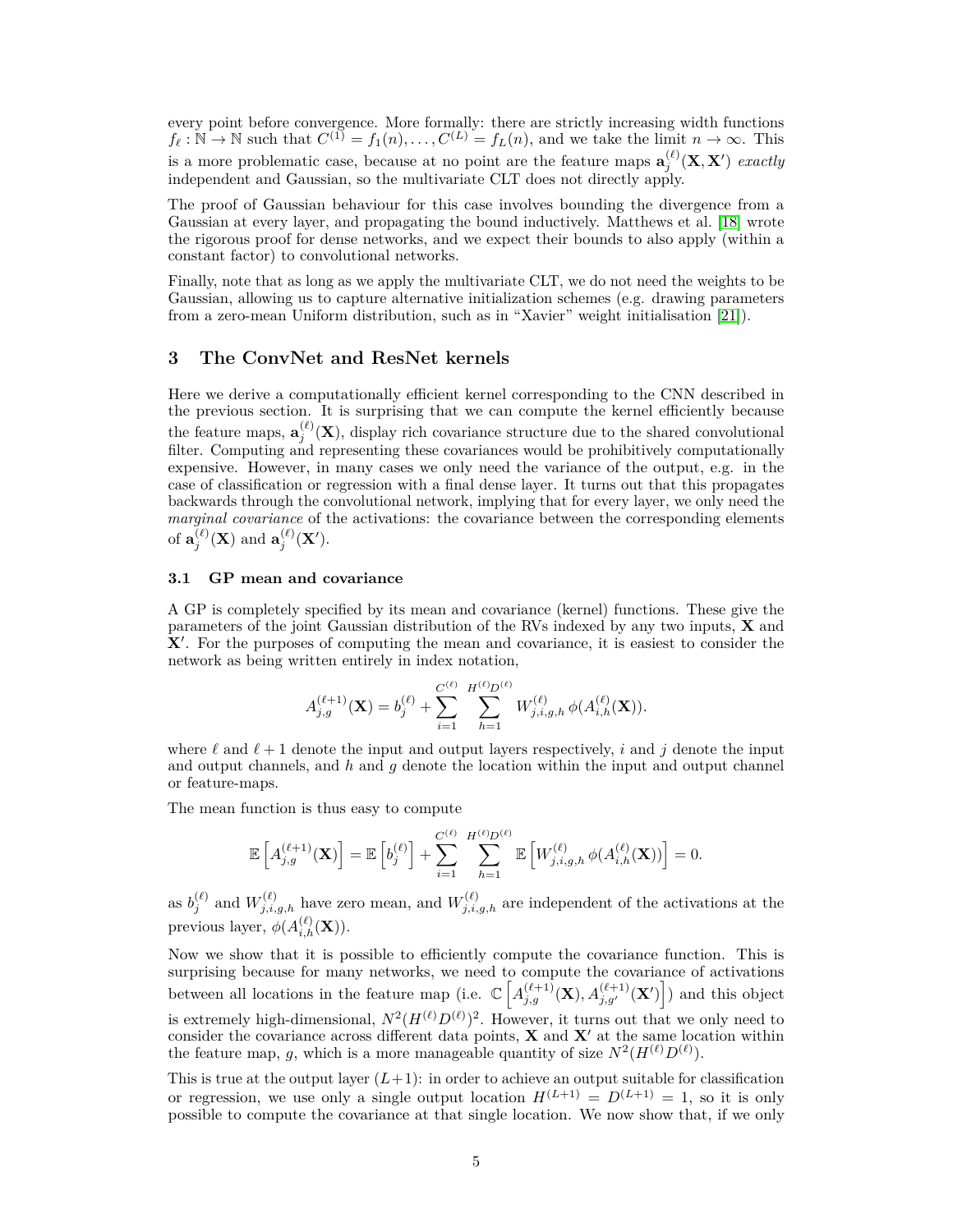need the covariance at corresponding locations in the outputs, we only need the covariance at corresponding locations in the inputs, and this requirement propagates backwards through the network.

Formally, as the activations are composed of a sum of terms, their covariance is the sum of the covariances of all those underlying terms,

$$
\mathbb{C}\left[A_{j,g}^{(\ell+1)}(\mathbf{X}),A_{j,g}^{(\ell+1)}(\mathbf{X}')\right] = \mathbb{V}\left[b_j^{(\ell)}\right] + \frac{C^{(\ell)}C^{(\ell)}(B^{(\ell)} - B^{(\ell)}D^{(\ell)})}{\sum_{i=1}^{C} \sum_{i'=1}^{C} \sum_{h=1}^{H^{(\ell)}D^{(\ell)}} \sum_{h'=1}^{H^{(\ell)}D^{(\ell)}} \mathbb{C}\left[W_{j,i,g,h}^{(\ell)} \phi(A_{i,h}^{(\ell)}(\mathbf{X})), W_{j,i',g,h'}^{(\ell)} \phi(A_{i',h'}^{(\ell)}(\mathbf{X}'))\right].
$$
\n(7)

As the terms in the covariance have mean zero, and as the weights and activations from the previous layer are independent,

$$
\mathbb{C}\left[A_{j,g}^{(\ell+1)}(\mathbf{X}),A_{j,g}^{(\ell+1)}(\mathbf{X}')\right] = \sigma_{\mathbf{b}}^2 + \sum_{\substack{C^{(\ell)} C^{(\ell)} \ H^{(\ell)} D^{(\ell)} \\ i=1}} \sum_{h=1}^{H^{(\ell)} D^{(\ell)}} \sum_{h'=1}^{H^{(\ell)} D^{(\ell)}} \mathbb{E}\left[W_{j,i,g,h}^{(\ell+1)} W_{j,i',g,h'}^{(\ell+1)}\right] \mathbb{E}\left[\phi(A_{i,h}^{(\ell)}(\mathbf{X}))\phi(A_{i',h'}^{(\ell)}(\mathbf{X}'))\right].
$$
\n(8)

The weights are independent for different channels:  $W_{j,i,g,h}^{(\ell+1)}$  and  $W_{j,i',g,h'}^{(\ell+1)}$  are iid for  $i \neq i'$ , so their covariance is 0. Each row *g* of the weight matrices  $\mathbf{W}_{j,i}^{(\ell+1)}$  only contains independent variables or zeros (figure [1\)](#page-2-0), so  $\mathbb{C}\left[W_{j,i,g,h}^{(\ell+1)}, W_{j,i,g,h'}^{(\ell+1)}\right] = 0$  for  $h \neq h'$ . Thus, we can eliminate the sums over  $i'$  and  $h'$ :

$$
\mathbb{C}\left[A_{j,g}^{(\ell+1)}(\mathbf{X}),A_{j,g}^{(\ell+1)}(\mathbf{X}')\right] = \sigma_{\mathbf{b}}^2 + \sum_{i=1}^{C^{(\ell)}} \sum_{h=1}^{H^{(\ell)}D^{(\ell)}} \mathbb{E}\left[W_{j,i,g,h}^{(\ell+1)} W_{j,i,g,h}^{(\ell+1)}\right] \mathbb{E}\left[\phi(A_{i,h}^{(\ell)}(\mathbf{X}))\phi(A_{i,h}^{(\ell)}(\mathbf{X}'))\right].
$$
\n(9)

The *g*th row of  $\mathbf{W}_{i,j}^{(\ell+1)}$  is zero for indices *h* that don't belong to its convolutional patch, so we can restrict the sum over h to that region. We also define  $v_g^{(1)}(\mathbf{X}, \mathbf{X}')$ , to emphasise that the covariances are independent of the output channel, *j*. The variance of the first layer is

$$
v_g^{(1)}(\mathbf{X}, \mathbf{X}') = \mathbb{C}\left[A_{j,g}^{(1)}(\mathbf{X}), A_{j,g}^{(1)}(\mathbf{X}')\right] = \sigma_b^2 + \frac{\sigma_w^2}{C^{(0)}} \sum_{i=1}^{C^{(0)}} \sum_{h \in g^{\text{th patch}}} X_{i,h} X'_{i,h}. \tag{10}
$$

And we do the same for the other layers,

$$
v_g^{(\ell+1)}(\mathbf{X}, \mathbf{X}') = \mathbb{C}\left[A_{j,g}^{(\ell+1)}(\mathbf{X}), A_{j,g}^{(\ell+1)}(\mathbf{X}')\right] = \sigma_{\mathbf{b}}^2 + \sigma_{\mathbf{w}}^2 \sum_{h \in g^{\text{th path}}}\mathbf{s}_h^{(\ell)}(\mathbf{X}, \mathbf{X}'),\tag{11}
$$

where

<span id="page-5-2"></span><span id="page-5-1"></span><span id="page-5-0"></span>
$$
s_h^{(\ell)}(\mathbf{X}, \mathbf{X}') = \mathbb{E}\left[\phi(A_{i,h}^{(\ell)}(\mathbf{X}))\phi(A_{i,h}^{(\ell)}(\mathbf{X}'))\right]
$$
(12)

is the covariance of the activations, which is again independent of the channel.

#### **3.2 Covariance of the activities**

The elementwise covariance in the right-hand side of equation [\(11\)](#page-5-0) can be computed in closed form for many choices of *φ* if the activations are Gaussian. For each element of the activations, one needs to keep track of the 3 distinct entries of the bivariate covariance matrix between the inputs,  $v_g^{(\ell)}(\mathbf{X}, \mathbf{X})$ ,  $v_g^{(\ell)}(\mathbf{X}, \mathbf{X}')$  and  $v_g^{(\ell)}(\mathbf{X}', \mathbf{X}')$ .

For example, for the ReLU nonlinearity  $(\phi(x) = \max(0, x))$ , one can adapt Cho and Saul [\[22\]](#page-10-9) in the same way as Matthews et al. [\[18,](#page-10-5) section 3] to obtain

$$
s_g^{(\ell)}(\mathbf{X}, \mathbf{X}') = \frac{\sqrt{v_g^{(\ell)}(\mathbf{X}, \mathbf{X})v_g^{(\ell)}(\mathbf{X}'\mathbf{X}')}}{\pi} \left(\sin \theta_g^{(\ell)} + (\pi - \theta_g^{(\ell)})\cos \theta_g^{(\ell)}\right) \tag{13}
$$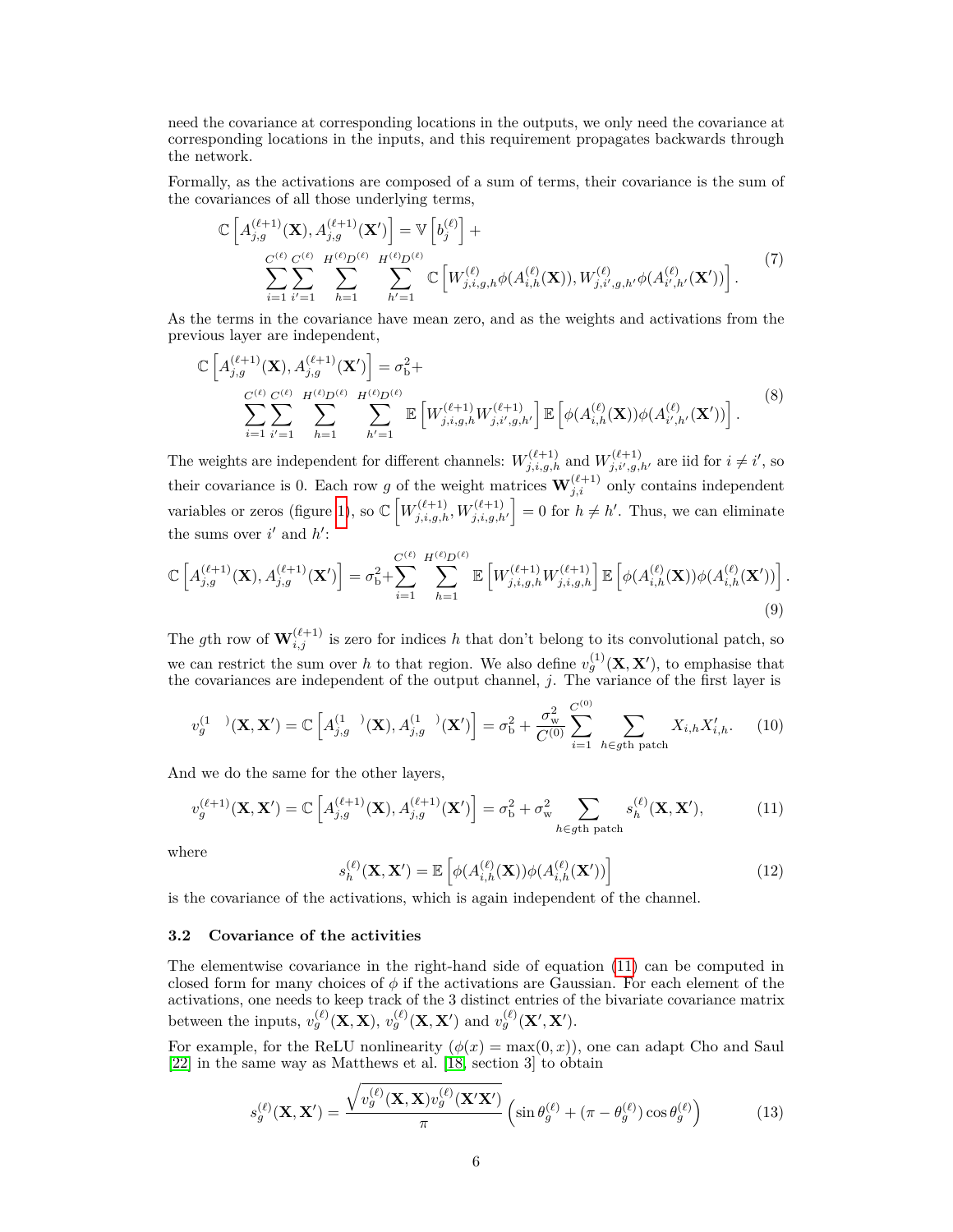<span id="page-6-1"></span>**Algorithm 1** The ConvNet kernel  $k(\mathbf{X}, \mathbf{X}')$ 

- 1: *Input*: two images,  $\mathbf{X}, \mathbf{X}' \in \mathbb{R}^{C^{(0)} \times (H^{(0)}W^{(0)})}$ .
- 2: Compute  $v_g^{(1)}(X, X)$ ,  $v_g^{(1)}(X, X')$ , and  $v_g^{(1)}(X', X')$ ; using equation [\(10\)](#page-5-1).
- 3: **for**  $\ell = 1, 2, ..., L$  **do**
- 4: Compute  $s_g^{(\ell)}(\mathbf{X}, \mathbf{X}')$ ,  $s_g^{(\ell)}(\mathbf{X}, \mathbf{X}')$  and  $s_g^{(\ell)}(\mathbf{X}, \mathbf{X}')$  using equation [\(13\)](#page-5-2), [\(14\)](#page-6-0), or some other nonlinearity.
- 5: Compute  $v_g^{(\ell+1)}(\mathbf{X}, \mathbf{X})$ ,  $v_g^{(\ell+1)}(\mathbf{X}, \mathbf{X}')$ , and  $v_g^{(\ell+1)}(\mathbf{X}', \mathbf{X}')$ ; using equation [\(11\)](#page-5-0).

6: **end for**

7: Output the scalar  $v_1^{(L+1)}(\mathbf{X}, \mathbf{X}')$ .

where  $\theta_g^{(\ell)} = \cos^{-1}\left(v_g^{(\ell)}(\mathbf{X}, \mathbf{X}')/\sqrt{v_g^{(\ell)}(\mathbf{X}, \mathbf{X})v_g^{(\ell)}(\mathbf{X}', \mathbf{X}')}\right)$ . For  $\phi$  as the error function (very similar to the hyperbolic tangent), Williams [\[23\]](#page-10-10) gives the expression

<span id="page-6-0"></span>
$$
s_g^{(\ell)}(\mathbf{X}, \mathbf{X}') = \frac{2}{\pi} \sin^{-1} \left( \frac{2v_g^{(\ell)}(\mathbf{X}, \mathbf{X}')}{\sqrt{(1 + 2v_g^{(\ell)}(\mathbf{X}, \mathbf{X}))(1 + 2v_g^{(\ell)}(\mathbf{X}', \mathbf{X}'))}} \right).
$$
(14)

## <span id="page-6-2"></span>**3.3 Efficiency of the ConvNet kernel**

We now have all the pieces for computing the kernel, as written in Algorithm [1.](#page-6-1)

Putting together equations [\(11\)](#page-5-0), and [\(13\)](#page-5-2) or [\(14\)](#page-6-0), gives us the surprising result that the marginal covariances of the activations at layer  $\ell + 1$  only depend on the marginal covariances of the activations at layer  $\ell$ . This is very important, because it makes the computational cost of the kernel be within a constant factor of the cost of a forward pass for the equivalent CNN with 1 filter per layer.

Thus, the algorithm is more efficient that one would naively think. A priori, one needs to compute the covariance between all the elements of  $\mathbf{a}_{j}^{(\ell)}(\mathbf{X})$  and  $\mathbf{a}_{j}^{(\ell)}(\mathbf{X}')$  combined, yielding a  $2H^{(\ell)}D^{(\ell)} \times 2H^{(\ell)}D^{(\ell)}$  covariance matrix for every pair of points. Instead, we only need to keep track of a  $H^{(\ell)}D^{(\ell)}$ -dimensional vector per layer and pair of points, and an amortised  $H^{(\ell)}D^{(\ell)}$ -dimensional vector per *point* and layer.

Furthermore, the particular form for the kernel (eq. [1](#page-1-0) and eq. [2\)](#page-1-1) implies that the required variances and covariances at all required locations can be computed efficiently as a convolution.

#### **3.4 Kernel for a residual CNN**

The induction step in the argument for GP behaviour from section [2.2](#page-2-1) depends only on the previous activations being iid Gaussian. Since all the activations are iid Gaussian, we can add skip connections between the activations of different layers while preserving GP behaviour, e.g.  $\mathbf{A}^{(\ell+1)}$  and  $\mathbf{A}^{(\ell-s)}$  where *s* is the number of layers that the skip connection spans. If we change the NN recursion (equation [2\)](#page-1-1) to

$$
\mathbf{a}_{j}^{(\ell+1)}(\mathbf{X}) := \mathbf{a}_{j}^{(\ell-s)}(\mathbf{X}) + \mathbf{b}_{j}^{(\ell)} + \sum_{i=1}^{C^{(\ell)}} \mathbf{W}_{j,i}^{(\ell)} \phi\left(\mathbf{a}_{i}^{(\ell)}(\mathbf{X})\right),
$$
(15)

then the kernel recursion (equation [11\)](#page-5-0) becomes

$$
v_g^{(\ell+1)}(\mathbf{X}, \mathbf{X}') = v_g^{(\ell-s)}(\mathbf{X}, \mathbf{X}') + \sigma_b^2 + \sigma_w^2 \sum_{h \in g^{\text{th path}} \text{ patch}} s_g^{(\ell)}(\mathbf{X}, \mathbf{X}'). \tag{16}
$$

This way of adding skip connections is equivalent to the "pre-activation" shortcuts described by He et al. [\[24\]](#page-10-11). Remarkably, the natural way of adding residual connections to NNs is the one that performed best in their empirical evaluations.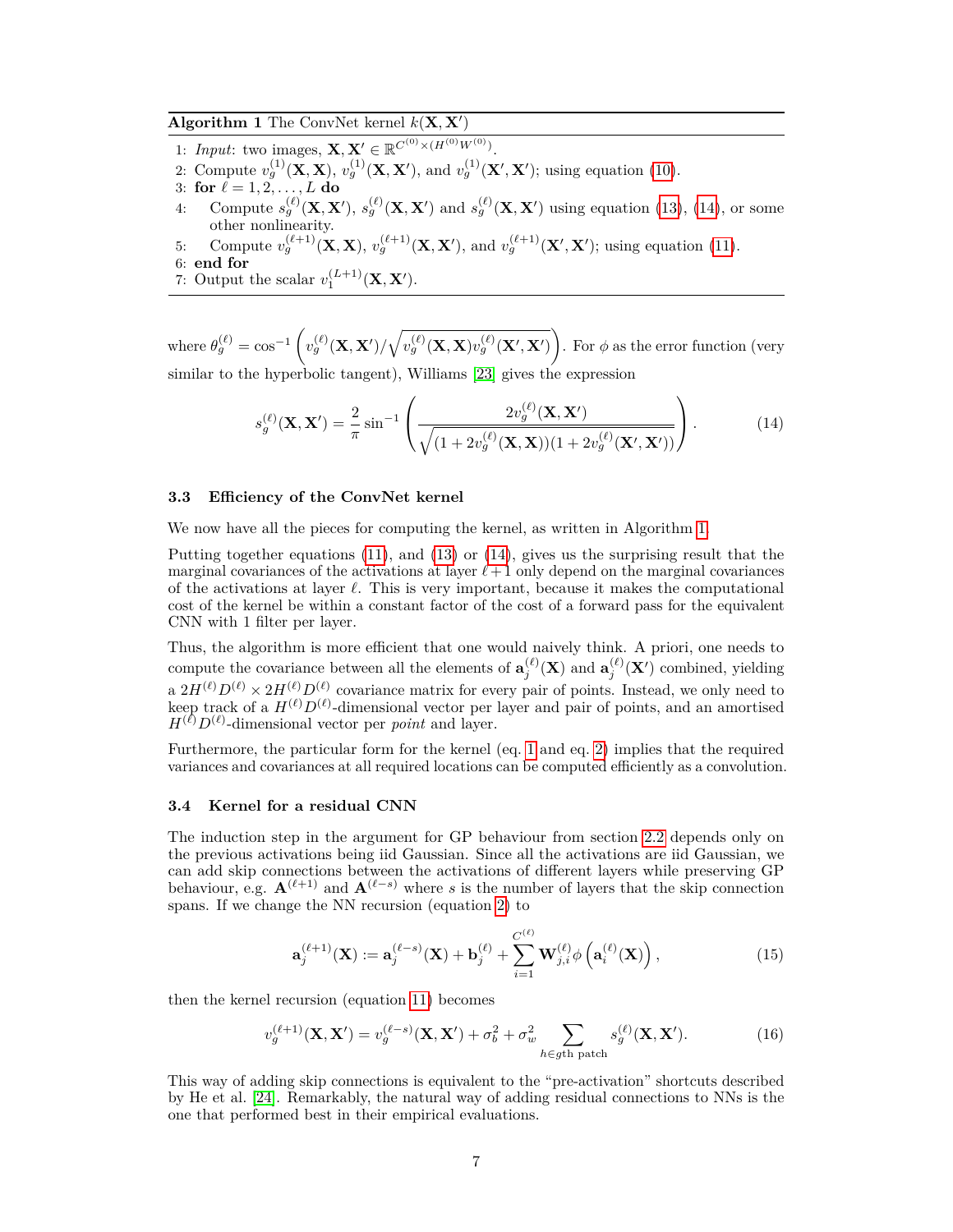| Method                             |               | #samples Validation error Test error |          |
|------------------------------------|---------------|--------------------------------------|----------|
| NNGP [17]                          | $\approx 250$ |                                      | $1.21\%$ |
| Convolutional GP [14]              | SGD           |                                      | 1.17%    |
| Deep Conv. $GP$ [15]               | SGD           |                                      | 1.34%    |
| ConvNet GP                         | 27            | 0.71%                                | 1.03%    |
| Residual CNN GP                    | 27            | $0.72\%$                             | $0.96\%$ |
| ResNet GP                          |               | 0.68%                                | 0.84%    |
| $GP + parametric deep Kernel [25]$ | SGD           |                                      | $0.60\%$ |
| Vanilla ResNet [26]                |               |                                      | 0.41%    |

<span id="page-7-0"></span>Table 1: MNIST classification results. #samples gives the number of kernels that were randomly sampled for the hyperparameter search. "ConvNet GP" and "Residual CNN GP" are random CNN architectures with a fixed filter size, whereas "ResNet GP" is a slight modification of the architecture by He et al. [\[24\]](#page-10-11). Entries labeled "SGD" used Stochastic Gradient Descent for tuning hyperparameters, by maximising the likelihood of the training set. The last two methods use parametric neural networks. The ResNet GP performs better than all other nonparametric approaches, but is still not as good as methods with many parameters.

# **4 Experiments**

We evaluate our kernel on the MNIST handwritten digit classification task. Classification likelihoods are not conjugate for GPs, so we must make an approximation, and we follow Lee et al. [\[17\]](#page-10-4), in re-framing classification as multi-output regression.

The training set is split into  $N = 50000$  training and 10000 validation examples. The regression targets  $\mathbf{Y} \in \{-1, 1\}^{N \times 10}$  are a one-hot encoding of the example's class:  $y_{n,c} = 1$ if the *n*th example belongs to class *c*, and −1 otherwise.

Training is exact conjugate likelihood GP regression with noiseless targets **Y** [\[12\]](#page-9-11). First we compute the  $N \times N$  kernel matrix  $\mathbf{K}_{xx}$ , which contains the kernel between every pair of examples. Then we compute  $\mathbf{K}_{xx}^{-1}\mathbf{Y}$  using a linear system solver.

The test set has  $N_T = 10000$  examples. We compute the  $N_T \times N$  matrix  $\mathbf{K}_{x^*x}$ , the kernel between each test example and all the training examples. The predictions are given by the row-wise maximum of  $\mathbf{K}_{x^*x} \mathbf{K}_{xx}^{-1} \mathbf{Y}$ .

For the "ConvNet GP" and "Residual CNN GP", we optimise the kernel hyperparameters by random search. We draw *M* random hyperparameter samples, compute the resulting kernel's performance in the validation set, and pick the highest performing run. The kernel hyperparameters are:  $\sigma_b^2$ ,  $\sigma_w^2$ ; the number of layers; the convolution stride, filter sizes and edge behaviour; the nonlinearity (we consider the error function and ReLU); and the frequency of residual skip connections (for Residual CNN GPs). We do not retrain the model on the validation set after choosing hyperparameters.

The "ResNet GP" is the kernel equivalent to a 32-layer version of the basic residual ar-chitecture by He et al. [\[20\]](#page-10-7). The differences are: a  $3 \times 3$  convolutional initial layer, no max-pooling, and a dense layer instead of average pooling at the end. We chose to remove the pooling because computing its output variance requires the off-diagonal elements of the filter covariance, which would invalidate the efficiency gains described in section [3.3.](#page-6-2) See section [6](#page-8-0) for a more detailed explanation.

**Computational efficiency.** Asymptotically, computing the kernel matrix takes  $O(N^2LD)$ time, where *L* is the number of layers in the network and *D* is the dimensionality of the input, and inverting the kernel matrix takes  $O(N^3)$ . As such, we expect that for very large datasets, inverting the kernel matrix will dominate the computation time. However, on MNIST,  $N^3$  is only around a factor of 10 larger than  $N^2LD$ . In practice, we found that it was more expensive to *compute* the kernel matrix than to invert it. For the ResNet kernel, the most expensive, computing  $\mathbf{K}_{xx}$ , and  $\mathbf{K}_{xx*}$  for validation and test took 3h 40min on two Tesla P100 GPUs. In contrast, inverting **K***xx* and computing validation and test performance took  $12.58 \pm 3$  min on two 14-core Xeon E5-2680 CPUs, totalling 56 threads.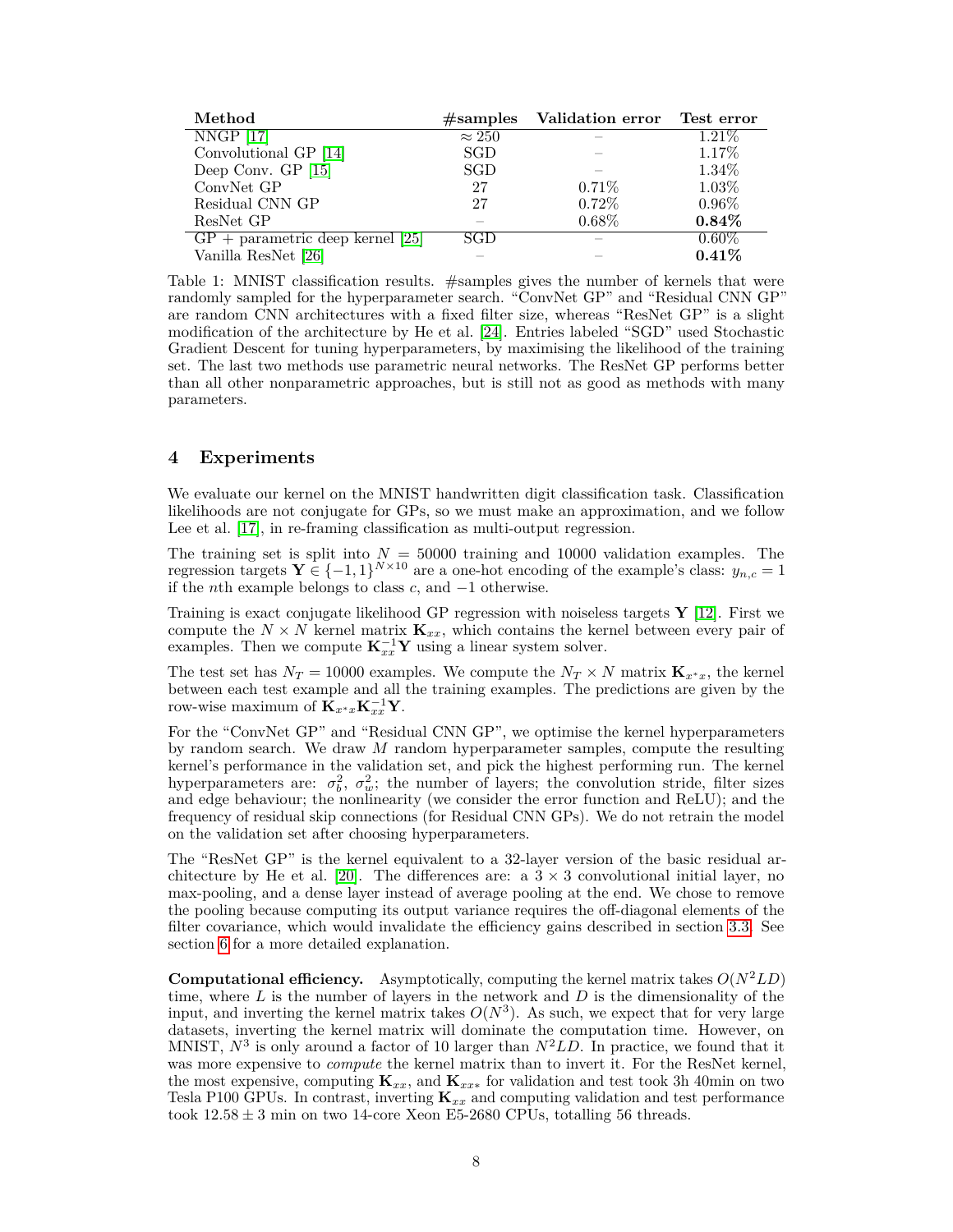# **5 Related Work**

Van der Wilk et al. [\[14\]](#page-10-1) also adapted GPs to image classification. They defined a prior on functions *f* that takes an image and outputs a scalar. First, draw a function  $g \sim \mathcal{GP}(0, k_p(\mathbf{X}, \mathbf{X}'))$ . Then, *f* is the sum of the output of *g* applied to each of the convolutional patches. The result is that *f* also follows a GP, with kernel  $k(\mathbf{X}, \mathbf{X}') := \sum_{i \in \text{patches}} \sum_{j \in \text{patches}} k_p(\mathbf{X}_i, \mathbf{X}'_j)$ .

Their approach is also inspired by convolutional NNs, but their kernel  $k_p$  is applied to all pairs of patches of  $X$  and  $X'$ . This makes their convolutional kernel expensive to evaluate, requiring inter-domain inducing point approximations to remain tractable. The kernels in this work, directly motivated by the infinite-filter limit of a CNN, only apply something like  $k_p$  to the *corresponding* pairs of patches within **X** and **X**<sup> $\prime$ </sup> (equation [10\)](#page-5-1). As such, the CNN kernels are cheaper to compute and exhibit superior performance (Table [1\)](#page-7-0), despite the use of an approximate likelihood function.

Kumar et al. [\[15\]](#page-10-2) define a prior over functions by stacking several GPs with van der Wilk's convolutional kernel, forming a "Deep GP" [\[27\]](#page-10-14). In contrast, the kernel in this paper confines all hierarchy to the definition of the kernel, and the resulting GPs is shallow.

Wilson et al. [\[13\]](#page-10-0) introduced and Bradshaw et al. [\[25\]](#page-10-12) improved deep kernel learning. The inputs to a classic GP kernel *k* (e.g. RBF) are preprocessed by applying a feature extractor *g* (a deep NN) prior to computing the kernel:  $k_{\text{deep}}(\mathbf{X}, \mathbf{X}') := k(g(\mathbf{X}; \theta), g(\mathbf{X}', \theta))$ . The NN parameters are optimised by gradient ascent using the likelihood as the objective, as in standard GP kernel learning [\[12,](#page-9-11) Chapter 5]. Since deep kernel learning incorporates a state-of-the-art NN with over  $10^6$  parameters, we expect it to perform similarly to a NN applied directly to the task of image classification. At present both CNNs and deep kernel learning display superior performance to the GP kernels in this work. However, the kernels defined here have far fewer parameters (around 10, compared to their  $10^6$ ).

Finally, Borovykh [\[28\]](#page-10-15) also suggests that a CNN exhibits GP behaviour. However, they take the infinite limit with respect to the *filter size*, not the number of filters. Thus, their infinite network is inapplicable to real data which is always of finite dimension.

# <span id="page-8-0"></span>**6 Future work**

Our work suggests three directions for future research: improving the classification performance by incorporating an improved likelihood and more features from state-of-the-art neural networks, improving the speed of training using approximation schemes and exploiting the ability of the presented GPs to perform close-to-ideal Bayesian inference.

At present our GP CNNs do not achieve state-of-the-art performance, as compared with a CNN applied directly to the task of image classification. We hope to close this gap by making two improvements. First, our networks do not currently incorporate average- or max-pooling, which are used on most state-of-the-art CNNs. CNNs with pooling are also equivalent to GPs, since they also keep the channels independent in equation [\(6\)](#page-3-1). This is because pooling only operates separately on each activation channel, so the activations would still be iid after pooling. While the resulting kernels would be less efficient as some off-diagonal elements of the covariance would be necessary, the additional computational burden might be manageable for pooling over small regions (e.g.  $2 \times 2$ ). Second, we currently approximate classification as a regression problem, using an actual classification likelihood should lead to better models.

While we can compute and invert the kernel matrix exactly for intermediate size datasets (e.g. MNIST with 60*,* 000 examples), this may become impossible with larger datasets such as ImageNet. As such, the practical application of these techniques in large-scale settings will require the use of GP posterior approximation schemes, for instance those based on inducing points.

The possibility of doing close-to-ideal Bayesian inference in large-scale, state-of-the-art networks has many applications, three of which are particularly salient. First, these networks are ideal for use in scenarios with small numbers of training examples, as they efficiently exploit all available data, and have far fewer hyperparameters (i.e. training method, learning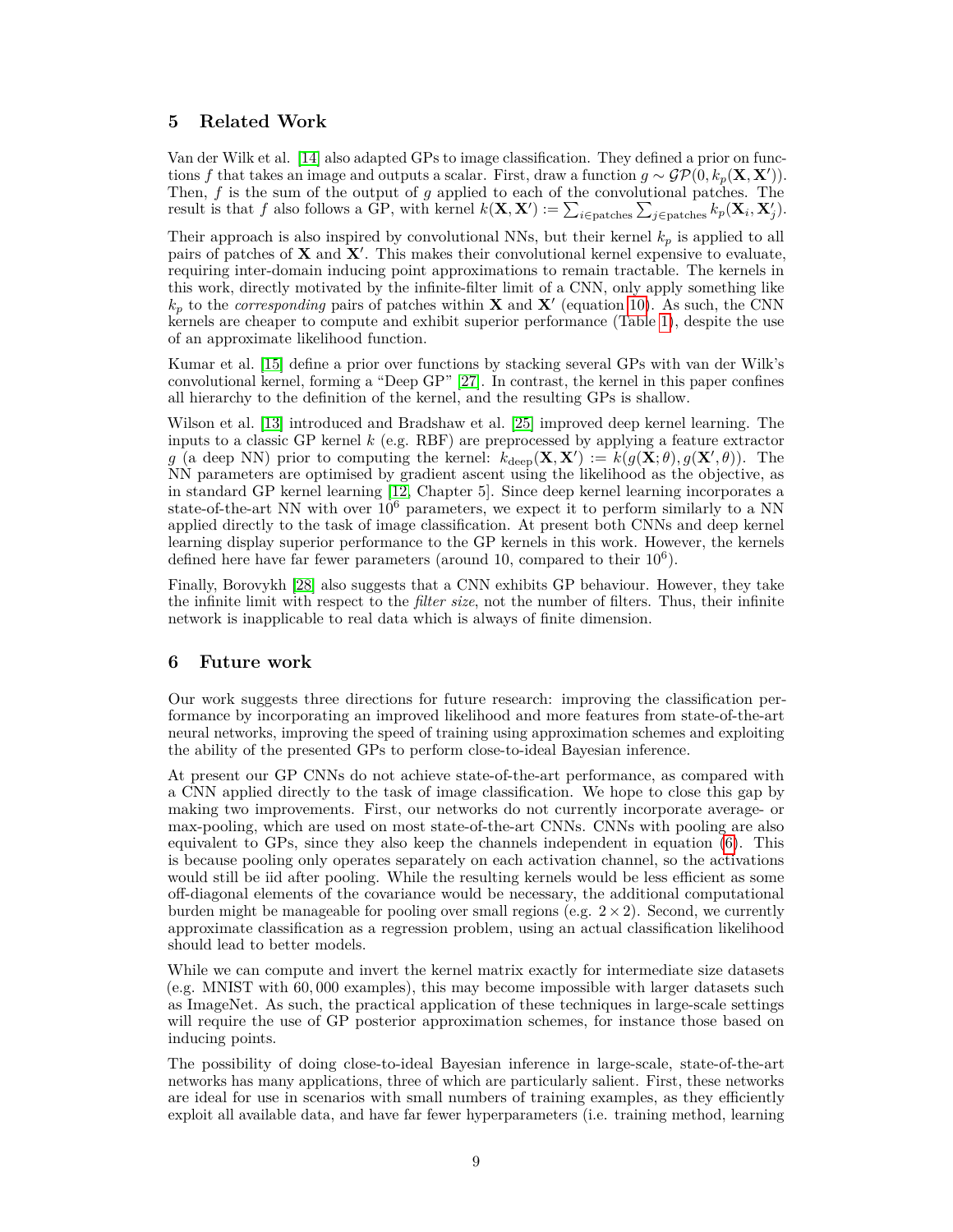rate, momentum etc.) that need to be tuned. Second, there are suggestions that idealised Bayesian inference might help to reduce issues with adversarial examples [\[6\]](#page-9-5). It is important to investigate the degree to which infinite-filter networks might realise these benefits. Third, these kernels provide a tool for understanding the function of various NN features. In particular, does any given feature (e.g. dropout, pooling) simply make the network easier to optimise, or does it improve the underlying generalisation capability of the model?

# **7 Conclusions**

We have shown that deep Bayesian CNNs with infinitely many filters are equivalent to a GP with a recursive kernel. We also derived the kernel for the GP equivalent to a CNN, and showed that, in handwritten digit classification, it outperforms all previous GP approaches that do not incorporate a parametric NN into the kernel. Given that most state of the art neural networks incorporate structure (convolutional or otherwise) into their architecture, the equivalence between CNNs and GPs is potentially of considerable practical relevance.

## **Acknowledgements**

We wish to thank Will Tebbutt, Richard Turner, and others, for helpful comments and feedback on this work.

## **References**

- <span id="page-9-0"></span>[1] A. Krizhevsky, I. Sutskever, and G. E. Hinton, "Imagenet classification with deep convolutional neural networks," in *Advances in neural information processing systems*, 2012, pp. 1097–1105.
- <span id="page-9-1"></span>[2] C. Szegedy, W. Zaremba, I. Sutskever, J. Bruna, D. Erhan, I. Goodfellow, and R. Fergus, "Intriguing properties of neural networks," *arXiv preprint arXiv:1312.6199*, 2013.
- <span id="page-9-2"></span>[3] A. Kurakin, I. Goodfellow, and S. Bengio, "Adversarial examples in the physical world," *arXiv preprint arXiv:1607.02533*, 2016.
- <span id="page-9-3"></span>[4] J. Snoek, H. Larochelle, and R. P. Adams, "Practical bayesian optimization of machine learning algorithms," in *Advances in neural information processing systems*, 2012, pp. 2951–2959.
- <span id="page-9-4"></span>[5] M. Deisenroth and C. E. Rasmussen, "PILCO: A model-based and data-efficient approach to policy search," in *Proceedings of the 28th International Conference on machine learning (ICML-11)*, 2011, pp. 465–472.
- <span id="page-9-5"></span>[6] Y. Gal and L. Smith, "Idealised bayesian neural networks cannot have adversarial examples: Theoretical and empirical study," *arXiv preprint arXiv:1806.00667*, 2018.
- <span id="page-9-6"></span>[7] C. Blundell, J. Cornebise, K. Kavukcuoglu, and D. Wierstra, "Weight uncertainty in neural network," in *International Conference on Machine Learning*, 2015, pp. 1613–1622.
- <span id="page-9-7"></span>[8] Y. Gal and Z. Ghahramani, "Dropout as a bayesian approximation: Representing model uncertainty in deep learning," *arXiv preprint arXiv:1506.02142*, 2015.
- <span id="page-9-8"></span>[9] B. Lakshminarayanan, A. Pritzel, and C. Blundell, "Simple and scalable predictive uncertainty estimation using deep ensembles," in *Advances in Neural Information Processing Systems*, 2017, pp. 6402–6413.
- <span id="page-9-9"></span>[10] M. Welling and Y. W. Teh, "Bayesian learning via stochastic gradient langevin dynamics," in *Proceedings of the 28th International Conference on Machine Learning (ICML-11)*, 2011, pp. 681–688.
- <span id="page-9-10"></span>[11] S. Mandt, M. D. Hoffman, and D. M. Blei, "Stochastic gradient descent as approximate bayesian inference," *The Journal of Machine Learning Research*, vol. 18, no. 1, pp. 4873–4907, 2017.
- <span id="page-9-11"></span>[12] C. E. Rasmussen and C. K. Williams, *Gaussian processes for machine learning*. MIT press Cambridge, 2006, vol. 1.